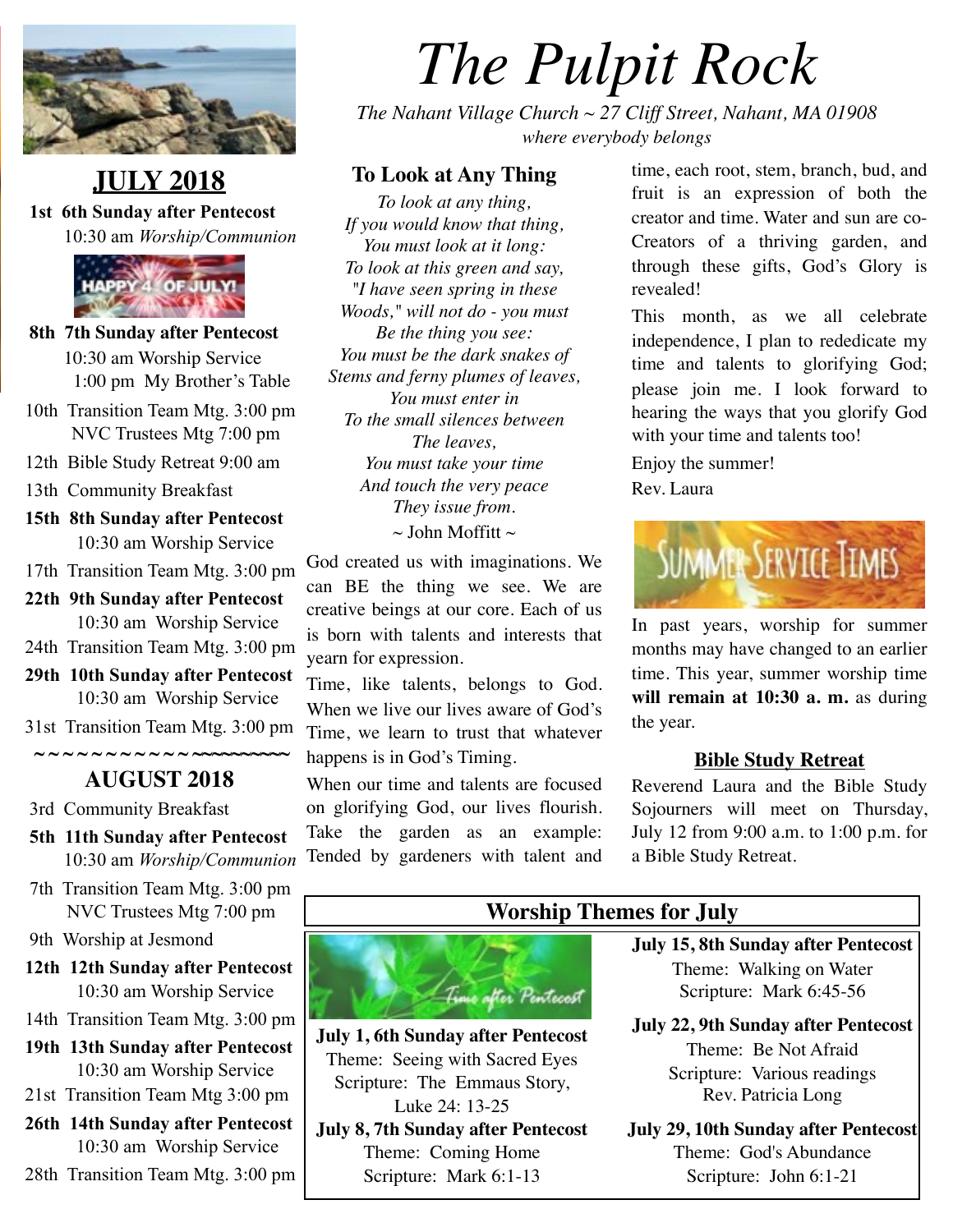#### **A message from your Co-Moderators**



July, the second month of Summer, carries important significance for us all.

We contemplate being our unique selves and also part of a greater union.

We celebrate the Fourth of July as Independence Day... Thirteen American colonies declared their independence as a new nation, the United States of America, no longer a part of the British Empire.

There are times when each of us, like the original colonies, might feel disconnected from our larger world or that our action may have no consequence.

The truth is,...our simplest thought or action… the decisions we make, and how we see the world each day can have a profound effect on everything around us.

The Earth, everything on it,….every person, plant, animal, water, trash, soil, and thing on it, is affected by every decision we make.

We are interconnected with all things everywhere.

Let us remember this as we move forward.

Let us make our choices, mindful of our connectedness with our family, our environment, our planet, our church, and our inner selves.

Everything we decide can affect everyone around us. Let us quietly seek, and listen to, the Divine within us as we move forward.

Respectfully yours, Rich Stevens and Maria Welsh

# **It's not too late to Sign Up for Sunday Summer Solos**

The summer music program of Nahant Village Church begins on July 1 and continues through September 9. We seek anyone who would like to participate with a solo for voice or instrument or both, groups are also welcome. The sign-up sheet is available in the companionway. Speak with Herman Weiss, Organist and Choir Director for more information.

If you would like to put **flowers from your garden** on the church altar for Sunday service during the Summer, please contact the church office or you may contact Lissa Stempek at 339-440-4067 or by e-mail at [lissa88@comcast.net.](mailto:lissa88@comcast.net)





**Nahant Community Breakfast Focus on Medicare Friday, July 13 at 8:00 a.m.**

Due to July 4th, the next breakfast will be held on the  $13<sup>th</sup>$  (not the  $6<sup>th</sup>$ ). We are honored to have as our guest speaker Ray Hurd, a senior official at the Centers for Medicare and Medicaid Services (CMS) and a resident of Nahant. Mr. Hurd will provide an overview of CMS and the



agency's role in ensuring everyone has access to affordable quality health care. He will cover the basics of Medicare that everyone should know and the four parts (A, B, C, D) that make up the program. Every Medicare beneficiary will be receiving a new Medicare card between now and April 2019 removing the social security number. He will discuss the new card and what to expect, so people are not taken advantage of by scammers trying to get money or personal information by claiming they represent CMS. Because so much money is lost to waste, fraud and abuse, he will talk about ways that we can all help prevent and address it.

Mr. Hurd joined CMS in 2011 as the CMS Boston Regional Deputy Regional Administrator and was appointed to the Deputy Consortium Administrator/ Regional Administrative position in 2013. As Deputy Consortium Administrator for Health Plans Operations, he provides oversight and guidance to the 10 CMS regional offices across the country for the administration of Medicare Advantage and Medicare Prescription Drug Plans. As Regional Administrator, he works diligently to strengthen engagement and partnerships with a variety of CMS stakeholders while promoting awareness of all CMS programs through outreach and education. He works in Regions I and II that cover all of New England, as well as New York, New Jersey, Puerto Rico and the US Virgin Islands.

Mr. Hurd served 20 years in the US Navy. He has a B.A. in Civil Engineering and a MA in Management.

Arrangements for transportation of elders to and from the breakfast may be made by calling the Tiffany Room a few days in advance of the breakfast at 781-581-7557.

*Cal and Marrit Hastings* Community Breakfast Coordinators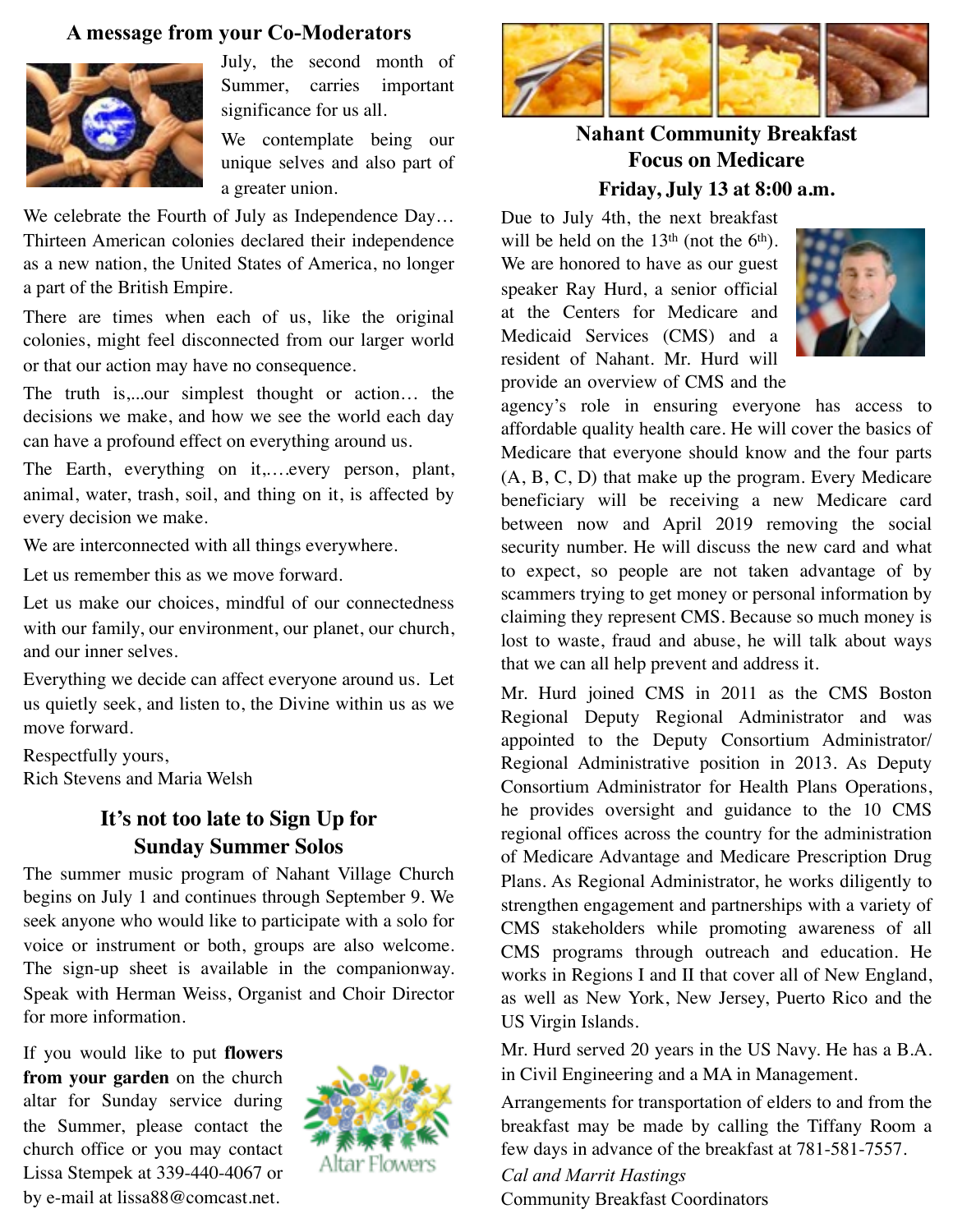# transitions

## **Transition Team Update**

The Transition Team hosted a spirited "third conversation" with the congregation on June 10 to discuss the financial challenges facing our Church and to explore the possibility of hiring a part-time settled minister. This conversation was continued on Sunday, June 24 in which the Transition Team invited further discussion on the topic. What is crystal clear from these two meetings is that nobody wants a part-time minister. Our Church relies on our Minister to do many, many things. The question now before us is: Can NVC **afford** a full-time minister?

Many excellent suggestions were made at both congregational gatherings, particularly as they relate to the need to raise more funds for the Church. These suggestions will be the focus of upcoming conversations by the Transition Team and the NVC Board of Trustees. We will keep you informed of our progress and any new developments. In the meanwhile, please do not hesitate to contact any member of the Transition Team or Board of Trustees if you have additional suggestions or wish to have a private conversation on these matters.

Our heartfelt thanks to all who participated in and contributed to these deliberations. Please keep the future of our Church in your prayers, as well as the Transition Team and Board of Trustees as they move forward with your input.

### **Volunteer Opportunities at My Brother's Table**



Members of NVC will be serving at My Brother's Table on Sunday July 8, from 1:00. to 4:30 p.m. If you would like to volunteer anytime, the signup sheet is in the companionway.

Also, MBT is looking for volunteers: drivers to pick up Greater Boston Food Bank and other donations (using the MBT van); receivers to unload the food deliveries; lunch and dinner volunteers to help prepare and serve the meals; and administrative volunteers to help with mailings and office coverage. For more information, please contact Joanne Champa at 781-595-3224.

# **Northeast Association News from the 219 Conference of the MACUCC**

In June 2018, The Rev. Patricia Long and I, along with 600 other delegates from United Church of Christ Congregations, participated in the second Tri-State meeting at the MassMutual Center in Springfield, MA. The primary purpose of the meeting was to form an alliance with the historic



Massachusetts, Connecticut, and Rhode Island Conferences. The combined churches count about 160,000 members.

The three Conferences made history on June 16, by voting separately and overwhelmingly to form the new, unified Conference. If approved by the National UCC Synod, the UCC's national governing body, in June 2019, the new Conference, tentatively named **Together As One** (**#TA1**), would govern all three separate historic conferences, MACUCC, RICUCC and CTCUCC, as a single Conference beginning in January 2020.

Additional news from the Conference:

• The Reverend Dr. Jim Antal, Minister of MACUCC is retiring on July 1, 2018. The Rev. Don Remick will serve as the Transitional Interim Minister of the MACUCC.

• During the Awards Luncheon our Interim Pastor, The Reverend Laura Biddle, was listed among the honorees for 25 years of Ordination. We extend our congratulations to her for her good and faithful ministry.

The Rev. Patricia Long and I want to thank the NVC for allowing us to represent the congregation at these important conferences.

Respectfully,

Gertrud (Trudy) Joyce

### **The Blessing of the Animals**

This year's blessing of the animals was a huge success! We had about 25 families come down to Marjoram Park with their furry family members for a total of 23 dogs and one brave cat! Reverend Laura led us in prayer and songs as we celebrated our furry loved ones that were here with us on the day, and also, we remembered the beloved pets that have crossed over the rainbow bridge.